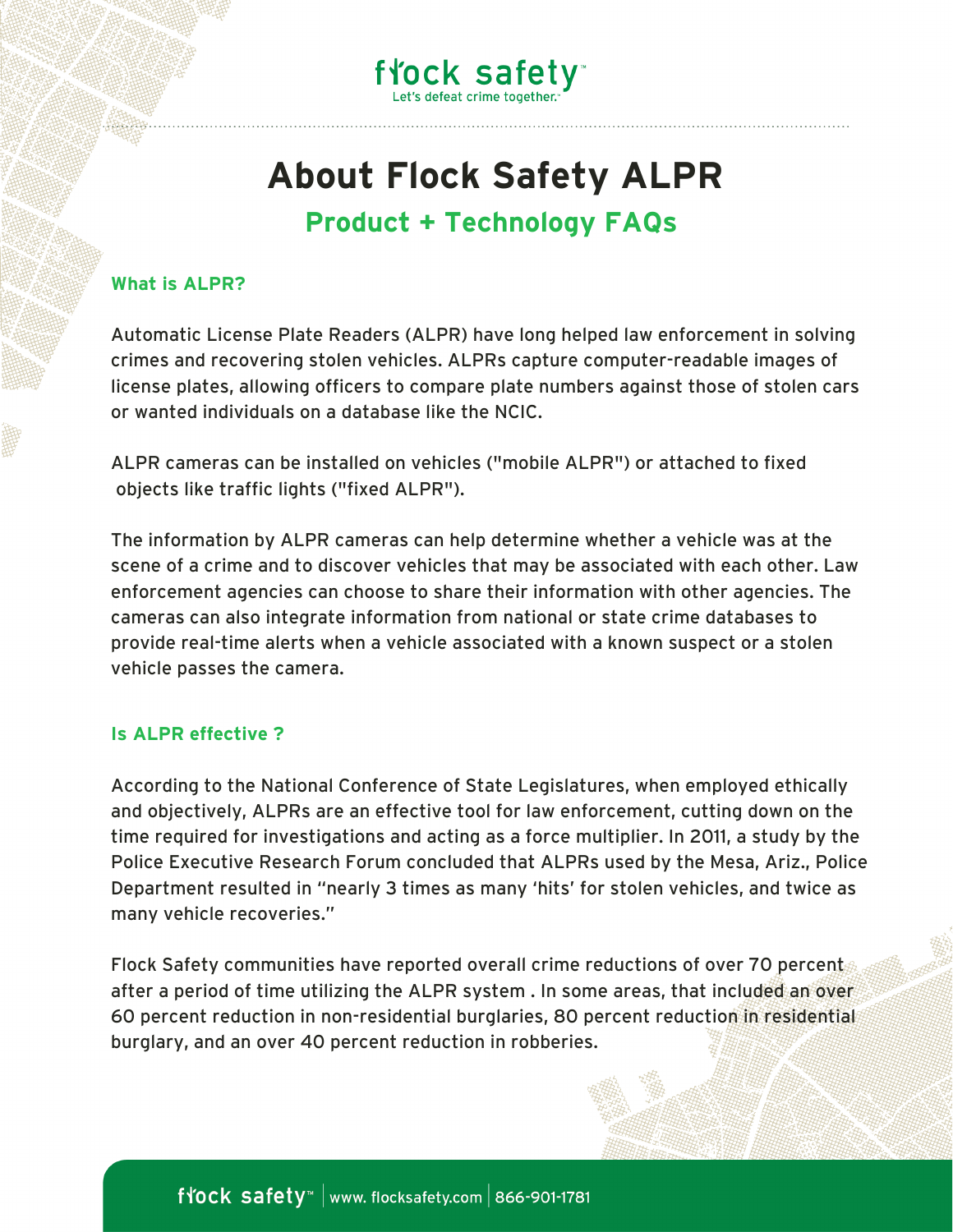

## **About Flock Safety ALPR**

### **Product + Technology FAQs**

#### **What is Flock Safety?**

Flock Safety is a public safety operating system that helps communities and law enforcement in over 1,500 cities work together to eliminate crime, protect privacy, and mitigate bias. We build devices that capture objective evidence and use machine learning to detect and deliver unbiased investigative leads to law enforcement. Flock Safety communities have reported crime reductions of up to 70 percent.

Flock Safety serves HOAs, neighborhoods, businesses, law enforcement agencies, towns, and cities.

Today, there are over 1,500 Flock Safety communities; we partner with 1000+ law enforcement agencies.

#### **Does Flock Safety help reduce crime?**

Law enforcement agencies have reported that utilizing Flock Safety devices has helped reduce crime by over 70 percent. In some areas, that included an over 80 percent reduction in residential burglaries, over 40 percent reduction in robberies, and an over 30 percent reduction in violent crime.

#### **What is the Flock Safety Falcon™ camera?**

The Flock Safety Falcon is a solar-powered, motion-activated and infrastructure-free camera that leverages our proprietary Vehicle Fingerprint technology to identify and categorize the details of vehicle that pass by it. The Falcon captures the make, vehicle type, color, license plate (full, partial, or missing), state of the plate, and unique features, including damage and after-market alterations. They are connected to the cloud through LTE, like a mobile phone, and perform 24/7 in any weather.

Flock Safety cameras leverage the FBI's NCIC hotlist to send real-time alerts to law enforcement when a wanted or stolen vehicle is detected. Officers verify that information with their dispatch to safely make arrests and recover stolen property. They can also be used in the event of an Amber or Silver Alert in the same capacity.